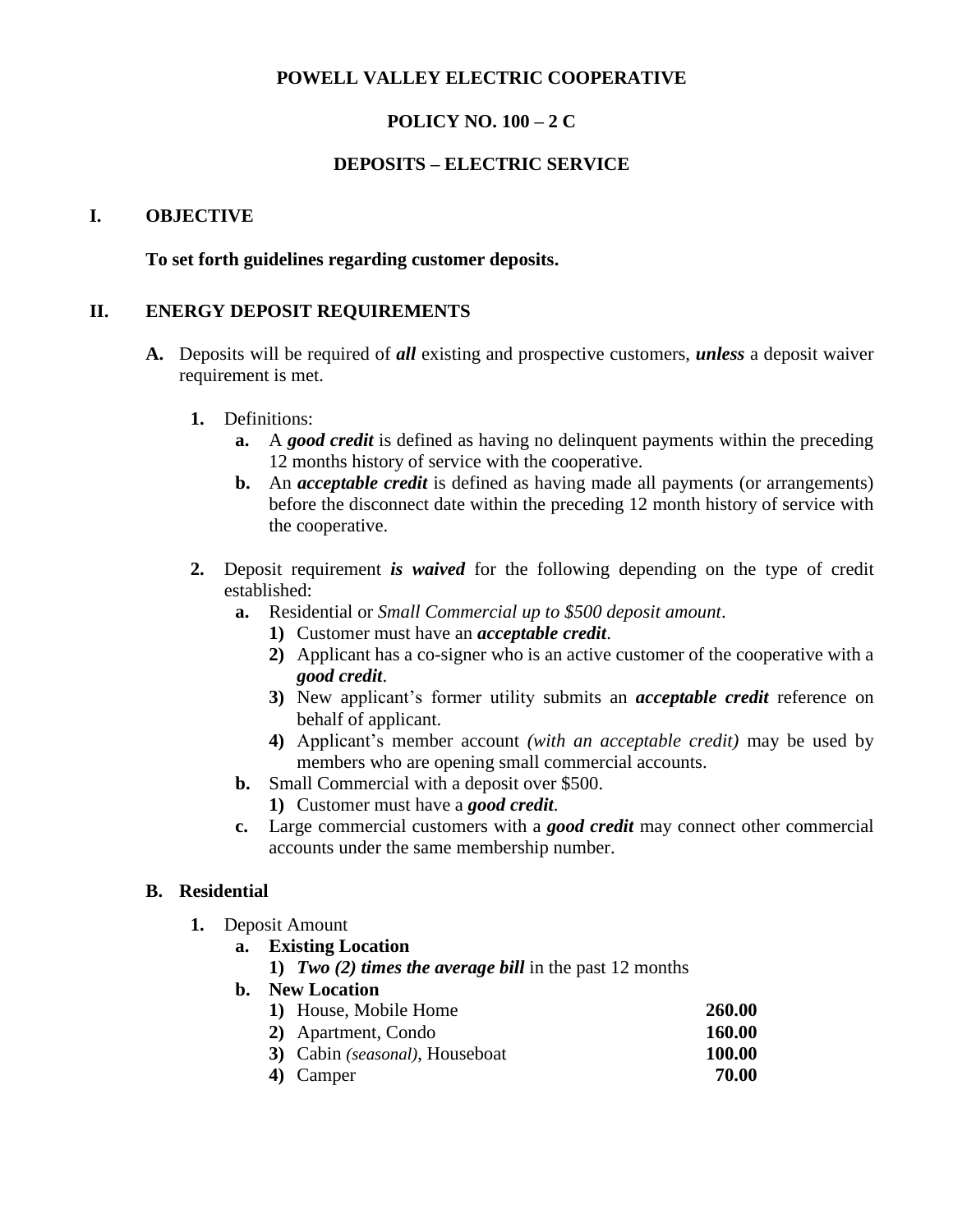## **C. Commercial**

- **1.** Deposit Amount
	- **a. Existing Location**
		- **1)** *Two (2) times the average bill* in the past 12 months

## **b. New Location**

| 1) Barn, Electric Fence                       | 50.00       |
|-----------------------------------------------|-------------|
| 2) Pump, Garage                               | 70.00       |
| 3) Church                                     | 200.00      |
| 4) School                                     | 400.00      |
| 5) Business $-$ Single Phase                  | 270.00      |
| 6) Business – Poly Phase                      | Case x case |
| <b>a.</b> Calculated by Engineer              |             |
| i. Two $(2)$ times the estimated average bill |             |

## **D. Multi-Accounts**

**1.** Deposit amounts for temporary services will be based on the location's final purpose.

#### **E. Dormant Locations**

- **1.** Locations that have been inactive or have significantly reduced usage within the past 12 months.
	- **a.** Use *New Location* deposit requirement
	- **b.** Engineering may calculate the deposit for a business having different power requirements than the previous business in that location.

## **F. Deposit Security**

- **1.** Acceptable forms
	- **a.** Cash
	- **b.** Co-signer w/ 3<sup>rd</sup> party agreement
	- **c.** Irrevocable letters of credit from a bank.
	- **d.** Other forms may be acceptable on a case by case basis as approved by the General Manager.

#### **G. Deposit Collection**

**1.** Deposits may be collected in payments over two months.

# **H. Interest**

- **1.** Interest will be paid on all deposits or increments thereof
	- **a.** Interest shall be paid at the rate earned on PVEC's primary bank account as of January 1 of each year.
- **2.** Interest on un-refunded deposits shall be applied to the customer's account annually.